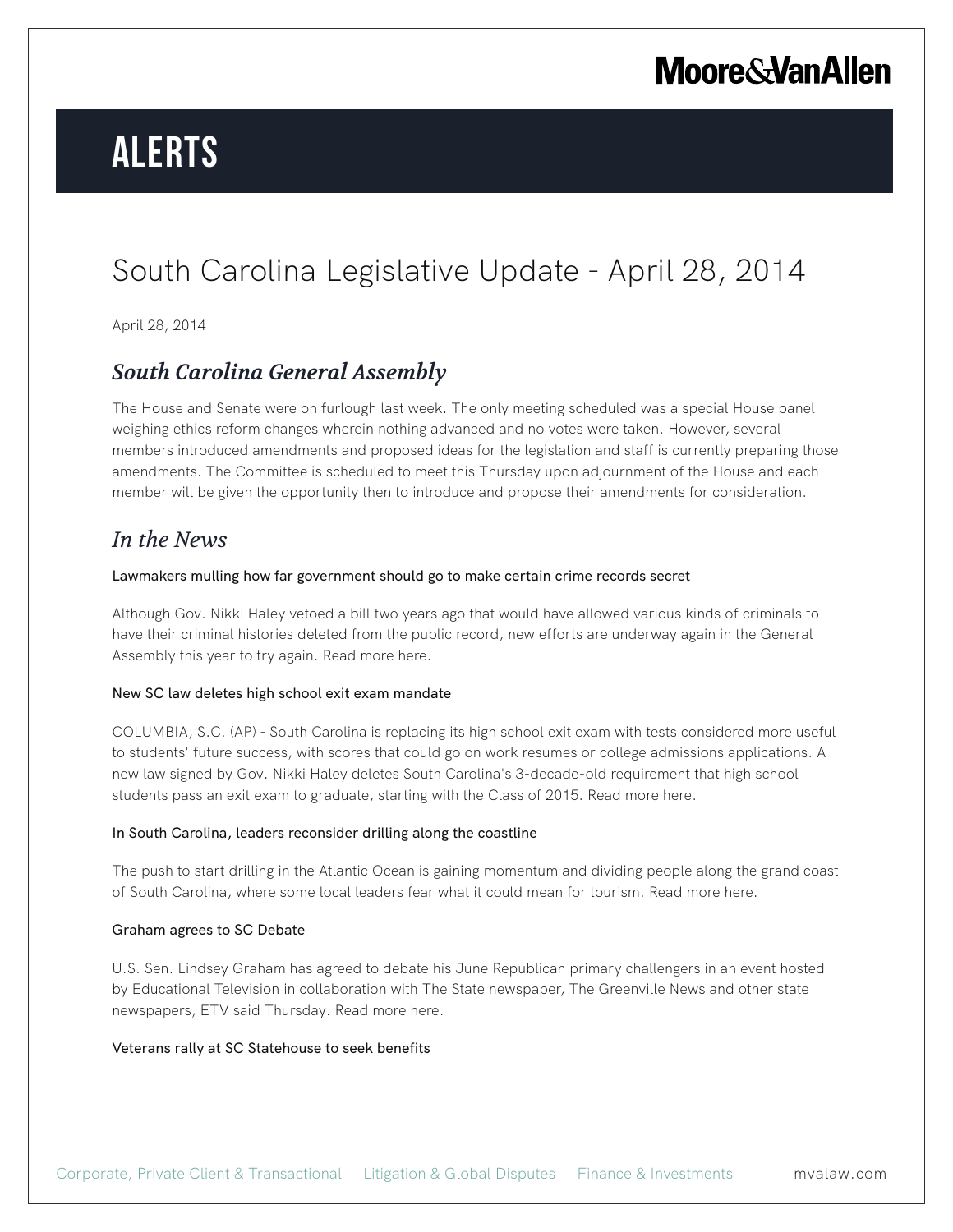## South Carolina Legislative Update - April 28, 2014

Dozens of South Carolina veterans gathered at the Statehouse on Wednesday to press lawmakers to boost benefits for those who served in the military and their families. "We salute you and welcome you here, and hope you can convince our legislators to do more for our veterans," retired Army Col. David Lobb, of the state Military Officers Associated for America, told the gathering at the Statehouse steps.

### 130 Jobs moving into old Springs building in Fort Mill

An engineering services firm is moving its headquarters into the historic former Springs Industries offices in Fort Mill, bringing with it 130 jobs, state officials announced last week. UC Synergetic, and engineering and technical services company supporting power and communications utilities, is locating its corporate headquarters and engineering operations in York County.

## *Meeting Schedule*

#### Monday, April 28

9:00 am -- Blatt Room 110 -- Judicial Merit Selection Commission Public Hearing

1:00 pm -- Blatt Room 433 -- Education Oversight Committee

I. Cyclical Review of the Accountability System

II. FY2014-15 Budget Recommendations

III. 2014-15 Communications Plan

IV. P-20 Reading Initiative

### Tuesday, April 29

9:00 am -- Gressette Room 207 -- State Regulation of Public Utilities Review Committee

I. PSC Subcommittee Screening Report

II. Discussion of Report

10:00 am -- Gressette Room 209 -- Joint Transportation Review Committee

I. Public Screening of Individuals for the South Carolina Department of Transportation Commission 's 3rd District

11:00 am -- Blatt Room 318 -- Legislative Group (Rep. Shannon Erickson)

11:00 am -- Blatt Room 112 -- Majority Caucus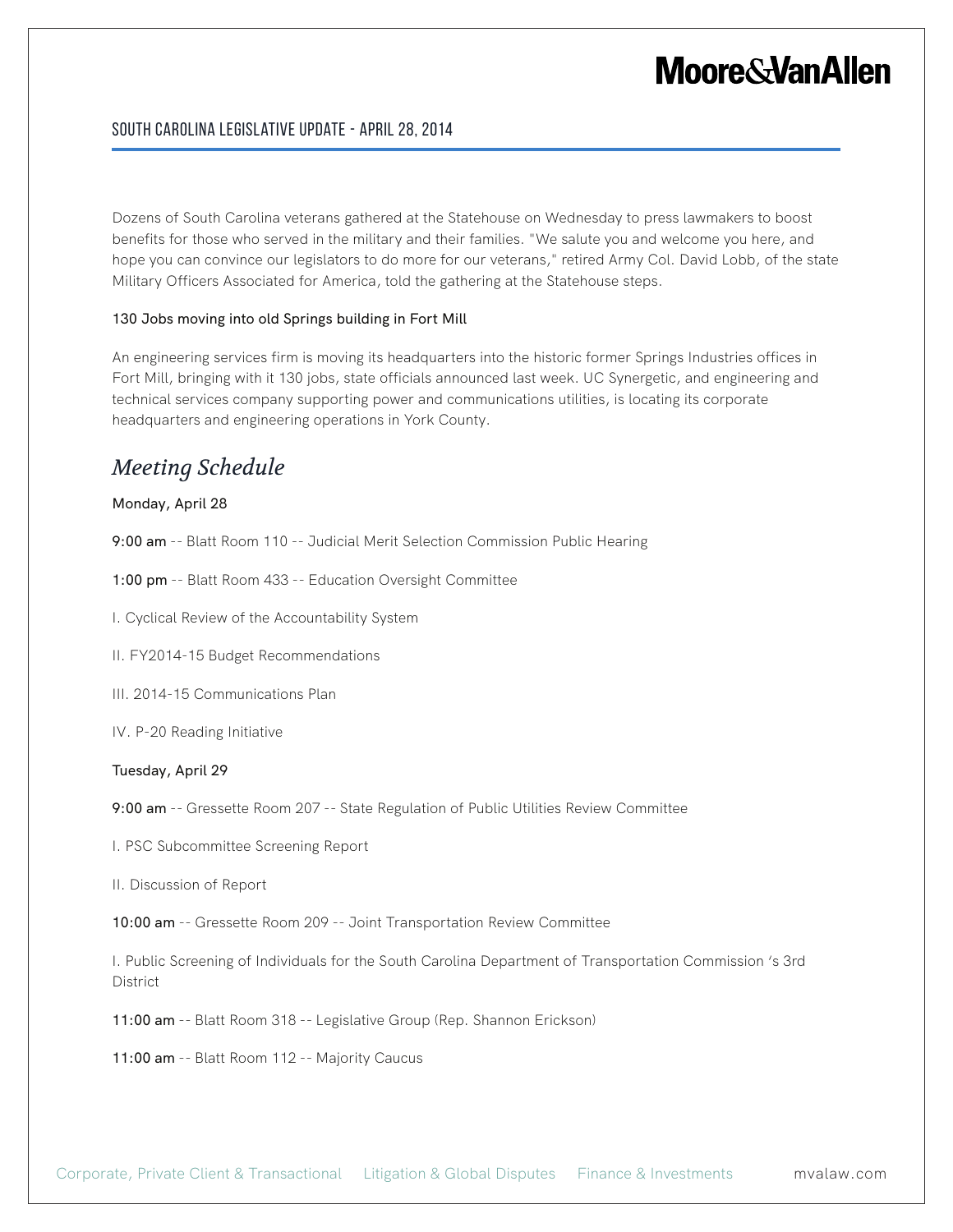## South Carolina Legislative Update - April 28, 2014

- 11:00 am -- Blatt Room 305 -- Minority Caucus
- 11:30 am -- Blatt Room 108 -- National Multiple Sclerosis Society Greater Carolina Chapter
- 12:30 pm 2:30 pm -- State House Grounds -- Legislative Luncheon State Farm Insurance Companies
- 2:30 pm or 1 hours after the House adjourns -- Blatt Room 516 -- Judiciary Committee
- I. H. 4180 Alimony
- II. H. 5015 Child Abuse and Neglect Registry
- III. S. 4 Early Voting Procedures
- IV. S. 764 Vulnerable Adult Guardian Ad Litem Program
- V. S. 817 Commission on National and Community Service
- VI. S. 1035 Medical Cannabis Therapeutic Treatment Research Act
- VII. H. 4453 Campaign Funds
- 3:00 pm -- Gressette Room 105 -- Finance Committee
- I. H. 4701 General Appropriations
- II. H. 4702 Capital Reserve Fund
- 3:00 pm -- Gressette Room 308 -- Judiciary Committee
- I. S. 861 Field Sobriety Tests
- II. S. 916 Trespasser Responsibility Act
- III. S. 868 Clerk of Court or Register of Deeds
- IV. S. 869 Dating Violence
- V. S. 1029 Criminal Domestic Violence
- VI. H. 4560 Expungement of Criminal Records
- VII. H. 4922 Veterans
- VIII. S. 1136 Barbecue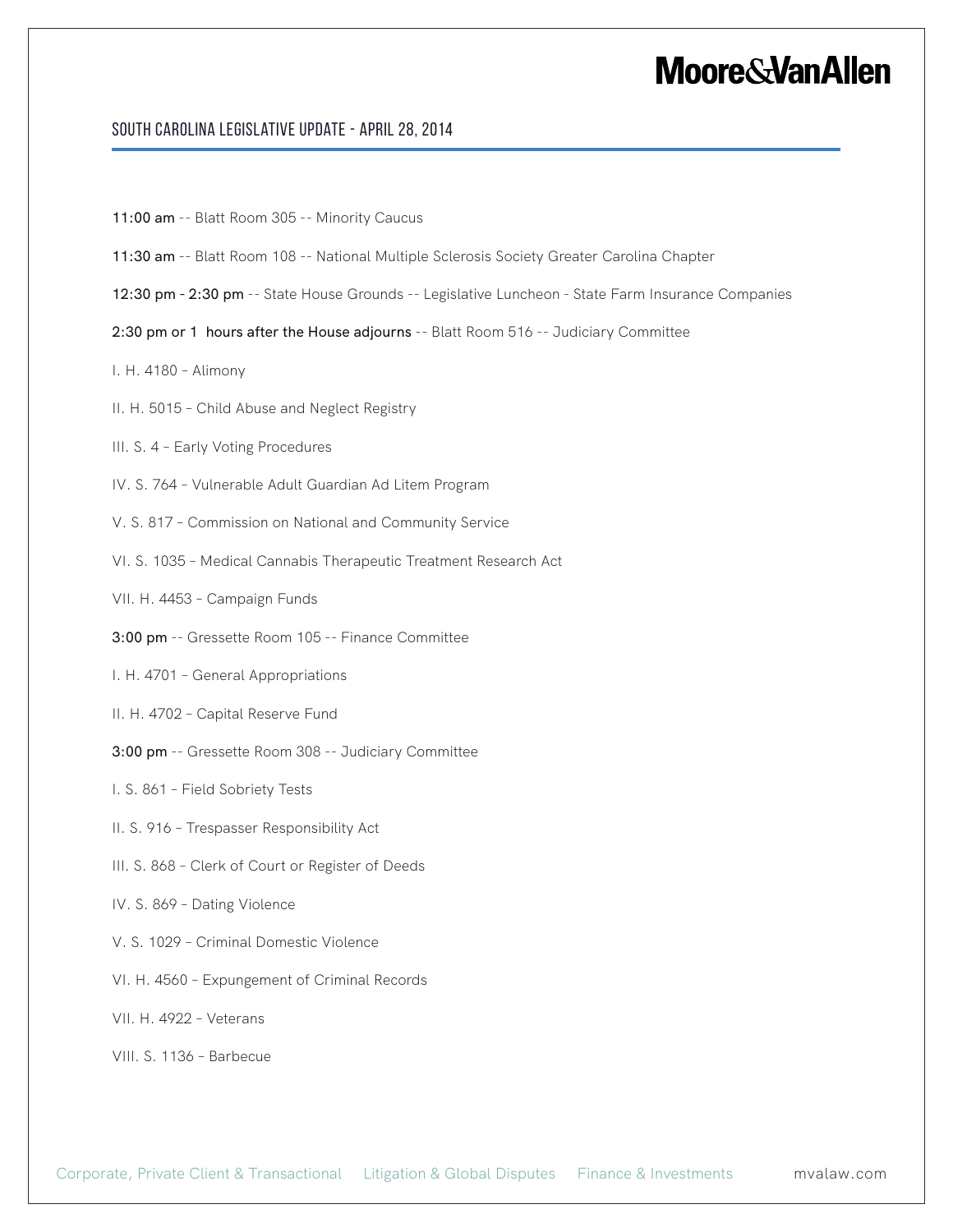### South Carolina Legislative Update - April 28, 2014

- IX. S. 1147 Protective Proceedings
- X. S. 527 Pregnant Women's Protection Act
- XI. H. 4382 Homeless
- XII. H. 3024 Child Abuse
- XIII. H. 3833 Retail Wine/Beer Permit
- XIV. H. 3369 Workers Compensation
- 4:30 pm -- Blatt Room 427 -- SC Legislative Black Caucus

#### Wednesday, April 30

8:00 am -- Blatt Room 305 -- Benedict College

8:00 am - 10:00 am -- Blatt Room 112 -- Legislative Breakfast - Piedmont Natural Gas (Members Only)

8:00 am -- Blatt Room 110 -- South Carolina Educator's Association "Home School Day"

8:30 am -- Blatt Room 410 -- Agriculture Environmental Affairs I Subcommittee on S.1032, S.1198 and H.5052

I. S. 1032 – Coastal Zone Critical Areas

II. S. 1198 – Water Pollution Control Permits

III. H. 5052 – Coastal Zone Critical Areas

9:00 am -- Gressette Room 308 -- Review and Oversight Commission on the South Carolina Ports Authority

I. Reappointment Consideration of Mr. David J. Posek, Board of Directors of the South Carolina Ports Authority

9:00 am -- Gressette Room 407 -- Medical Affairs Subcommittee on Regulation No. 4389 and on H.3098, H.3567 and H.4223

I. H. 3098 – Long Term Care Facility

II. H. 3567 – Mental Health

III. H. 4223 – Pain-Capable Unborn Child Protection Act

10:00 am -- Gressette Room 307 -- Banking and Insurance Subcommittee on S.422, H.3134, H.4911 and H.4916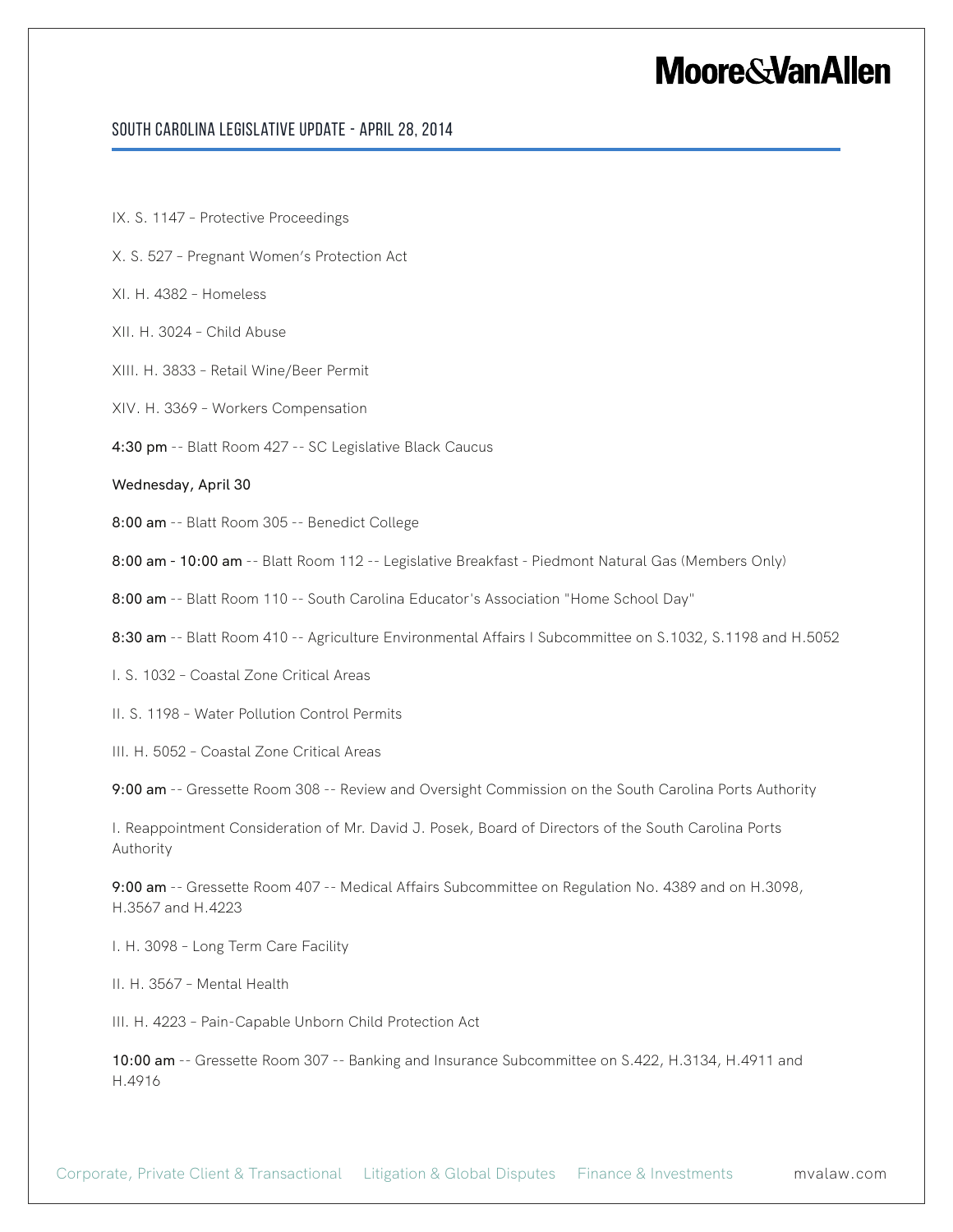## South Carolina Legislative Update - April 28, 2014

I. H. 3134 – Electronic Satisfaction of a Mortgage

II. H. 4911 – Small Employer Health Insurance Availability Act

III. H. 4916 – Notice Requirements of an Insurer

IV. S. 422 – Insurance Coverage Requirement for Breast Ultrasound Screening

10:00 am -- Gressette Room 207 -- Education Committee

I. H.3428 – First Steps to School Readiness Initiative

II. H.4749 – Early Literacy Assessment

III. H.4871 – Charter Schools

IV. S.910 – Home School Students

10:00 am -- Gressette Room 209 -- Fish, Game and Forestry Committee

11:30 am - 2:00 pm -- State House Grounds -- Legislative Luncheon - Certified South Carolina (Palmetto Agriculture & Food Industry Council, South Carolina Department of Agriculture)

1:30 pm -- Gressette Room 111 -- Florence County Senators

Thursday, May 1

8:00 am -- Blatt Room 305 -- Conservation Voters of South Carolina

8:00 am - 10:00 am -- Blatt Room 112 -- Legislative Breakfast - South Carolina Campaign to Prevent Teen Pregnancy (Members Only)

9:00 am -- Gressette Room 207 -- Consumer Affairs Screening

9:00 am -- Gressette Room 307 -- Education K-12 Subcommittee

I. H. 3365 – Mental Health Screening

9:00 am -- Gressette Room 209 -- Judiciary Subcommittee on S.1121 and H.4371

I. S. 1121 – Unlawful Trade Practices

II. H. 4371 – Patents

9:30 am -- Gressette Room 308 -- Medical Affairs Committee on H.3098, H.3567 and H.4223